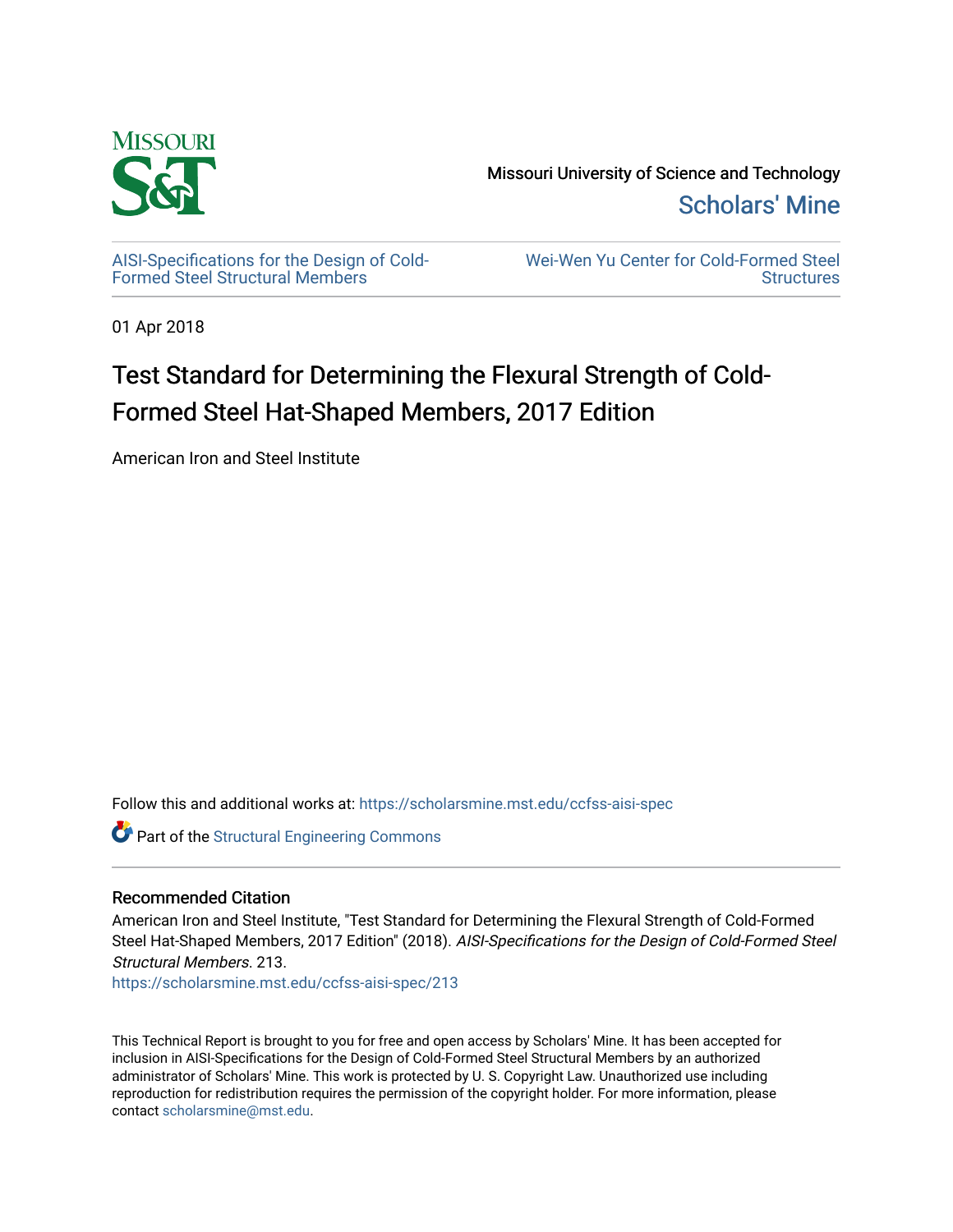



# **AISI** STANDARD

# Test Standard for Determining the

Flexural Strength of Cold-Formed

Steel Hat-Shaped Members

2017 Edition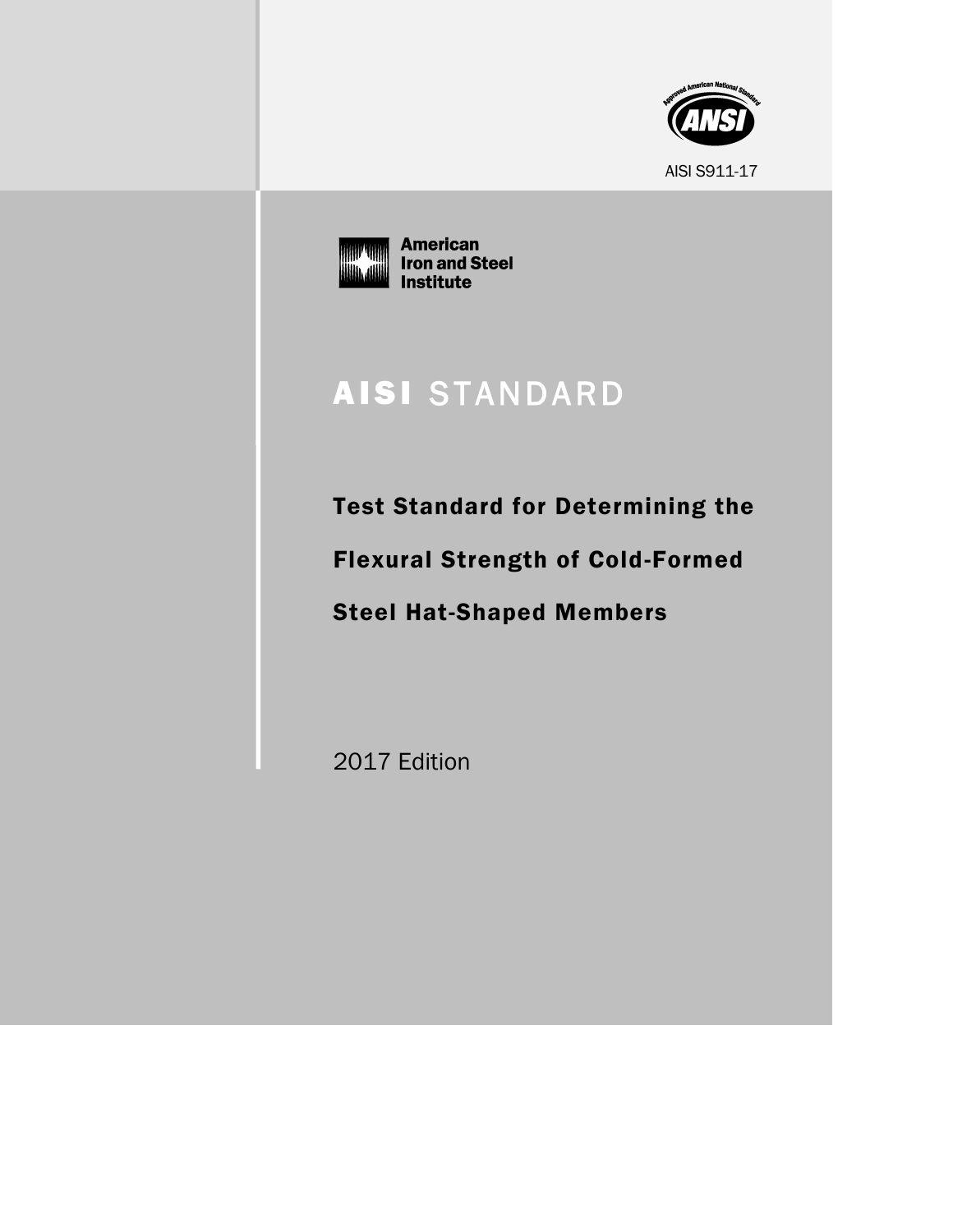

AISI S911-17



# AISI STANDARD

# Test Standard for Determining the Flexural Strength of Cold-Formed Steel Hat-Shaped Members

2017 Edition

Approved by the AISI Committee on Specifications for the Design of Cold-Formed Steel Structural Members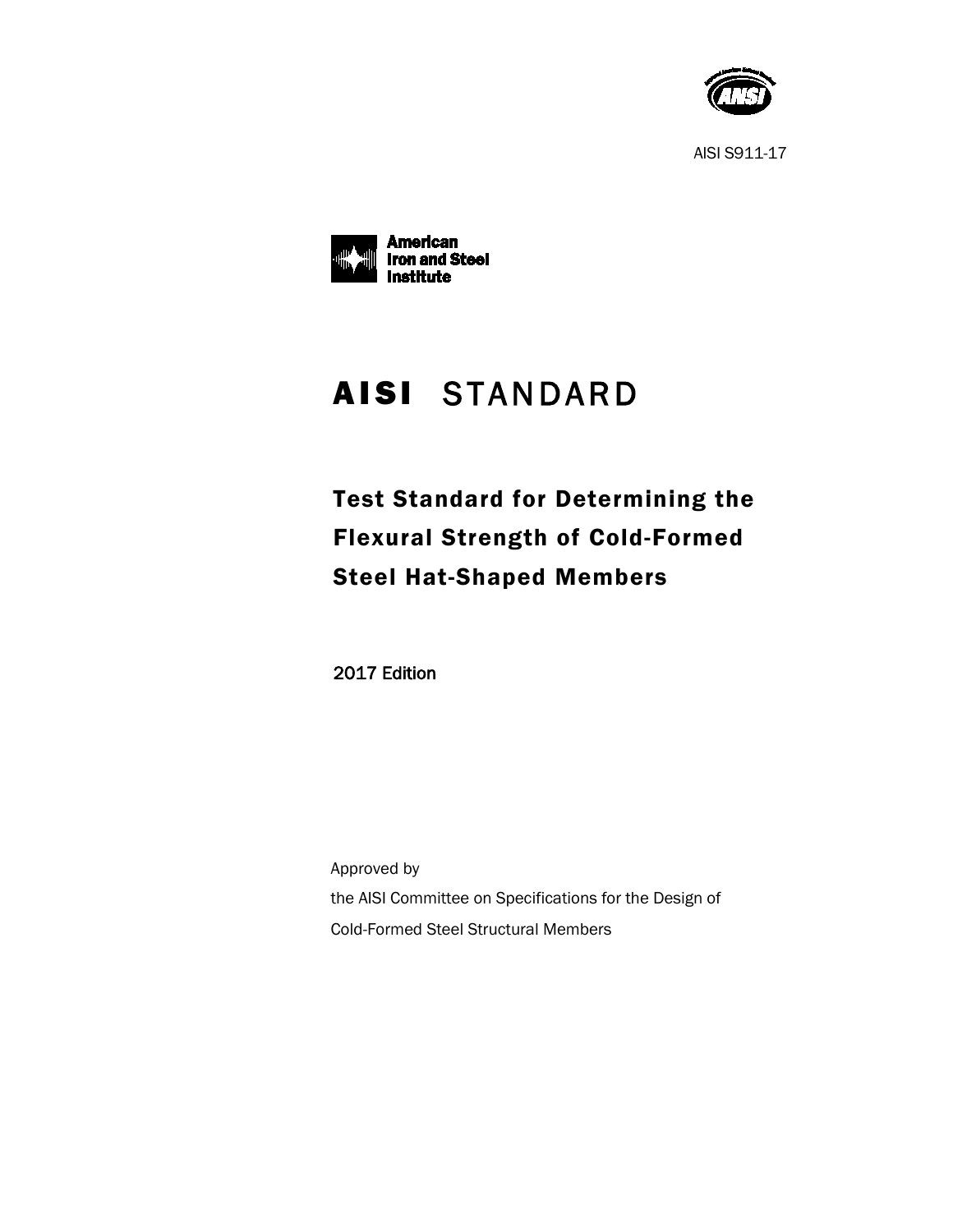The material contained herein has been developed by the American Iron and Steel Institute Committee on Specifications for the Design of Cold-Formed Steel Structural Members. The organization and the Committee have made a diligent effort to present accurate, reliable, and useful information on testing of cold-formed steel members, components or structures. The Committee acknowledges and is grateful for the contributions of the numerous researchers, engineers, and others who have contributed to the body of knowledge on the subject. With anticipated improvements in understanding of the behavior of cold-formed steel and the continuing development of new technology, this material will become dated. It is anticipated that future editions of this test procedure will update this material as new information becomes available, but this cannot be guaranteed.

The materials set forth herein are for general information only. They are not a substitute for competent professional advice. Application of this information to a specific project should be reviewed by a registered professional engineer. Indeed, in most jurisdictions, such review is required by law. Anyone making use of the information set forth herein does so at their own risk and assumes any and all resulting liability arising therefrom.

1st Printing – April 2018

Produced by American Iron and Steel Institute

Copyright American Iron and Steel Institute 2018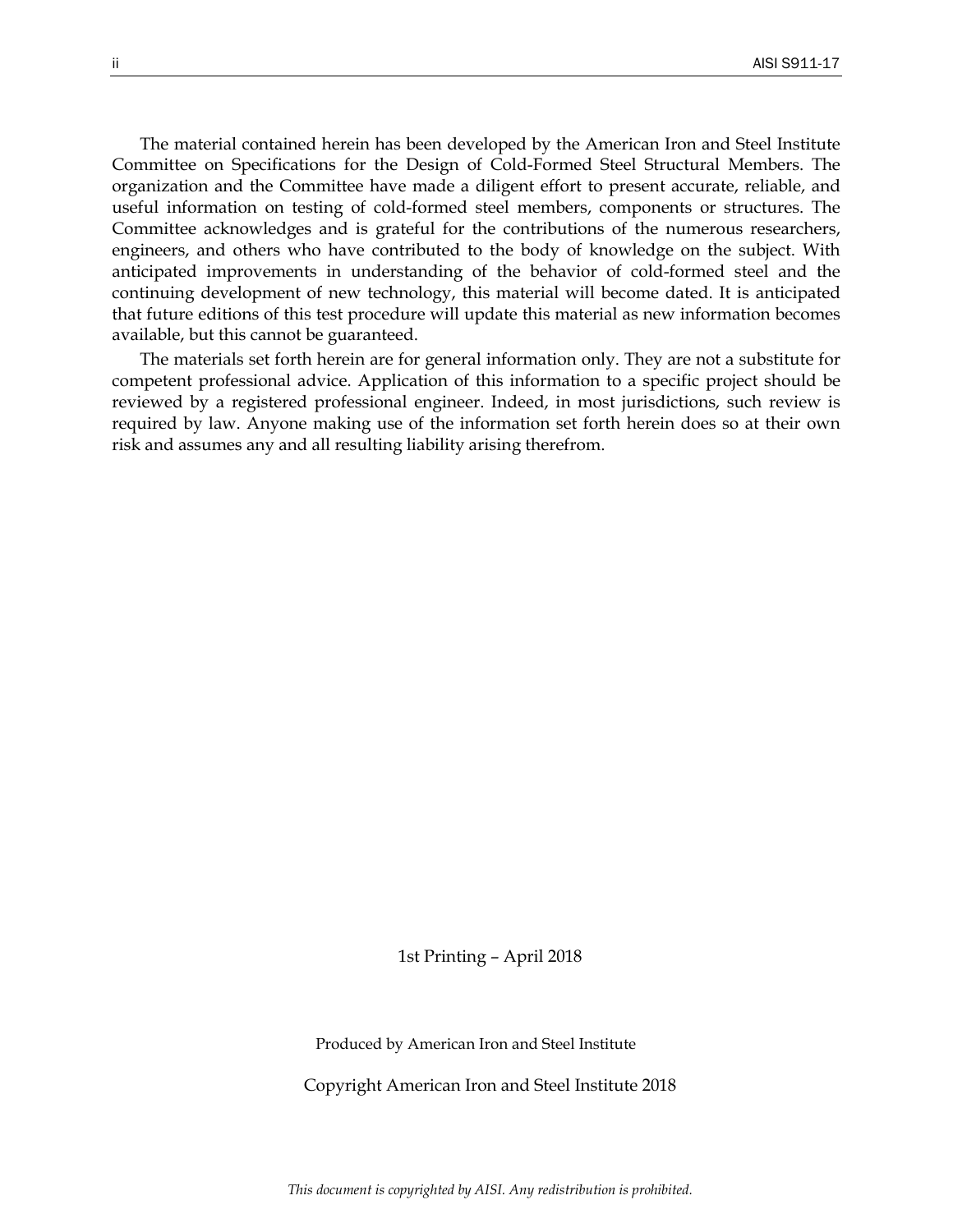#### PREFACE

The American Iron and Steel Institute Committee on Specifications developed this Standard to provide a test method for determining the nominal flexural strength [resistance] of an open hat shaped cross-section subject to *negative bending moment*.

The Committee acknowledges and is grateful for the contributions of the numerous engineers, researchers, producers and others who have contributed to the body of knowledge on this subject.

User Notes and Commentary are non-mandatory and copyrightable portions of this Standard.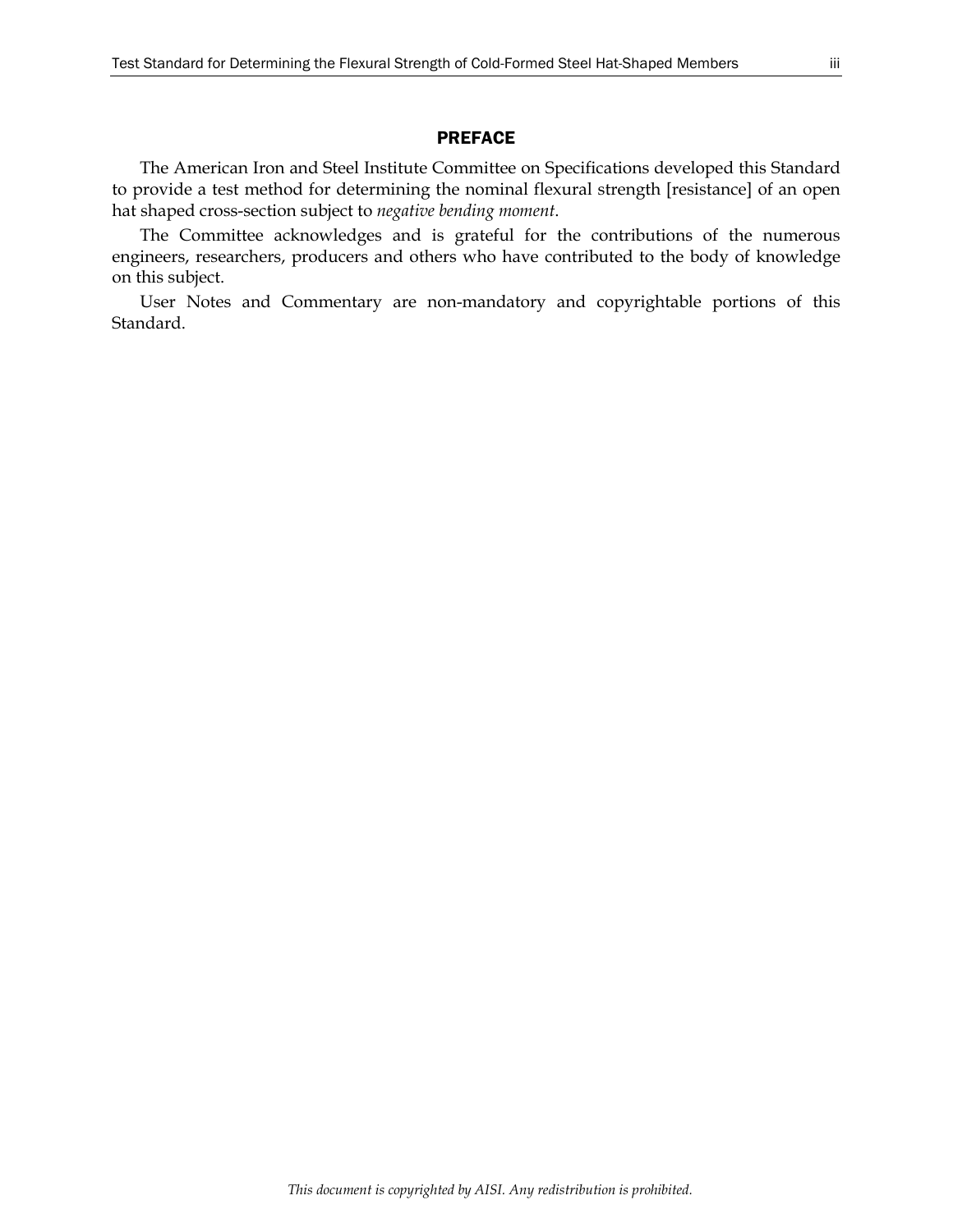This Page is Intentionally Left Blank.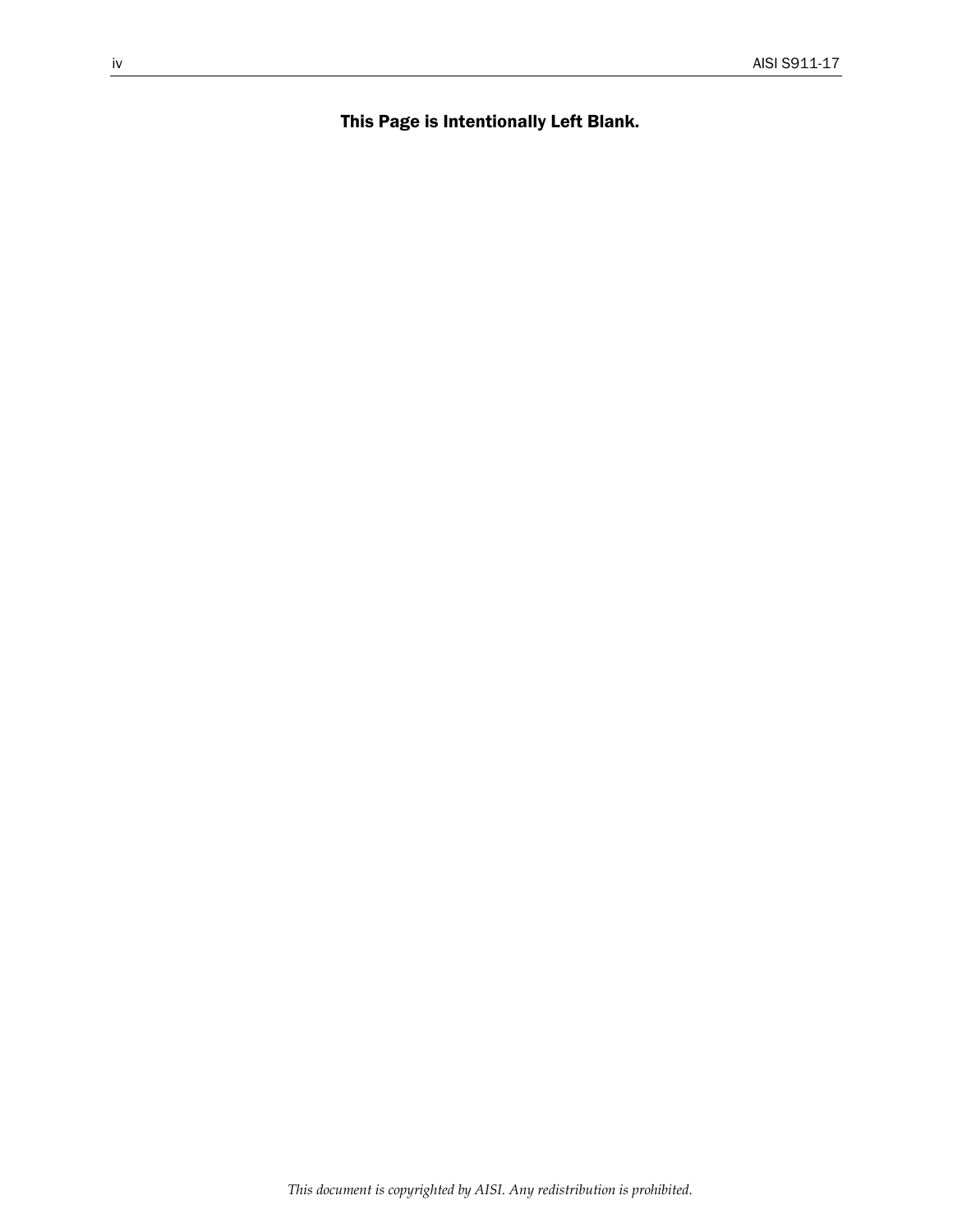# AISI Committee on Specifications for the Design of Cold-Formed Steel Structural Members

R. B. Haws, *Chairman* Nucor Buildings Group P. Bodwell Verco Decking, Inc. L. R. Daudet Simpson Strong-Tie R. S. Glauz RSG Software, Inc. W. B. Hall University of Illinois G. J. Hancock University of Sydney J. A. Mattingly Consultant C. Moen NBM Technologies, Inc. N. A. Rahman The Steel Network, Inc. T. Samiappan OMG, Inc. K. Schroeder Devco Engineering Inc. T. Sputo Steel Deck Institute

S. R. Fox, *Vice-Chairman* Canadian Sheet Steel Building Institute H. H. Chen, *Secretary* American Iron and Steel Institute D. Allen Super Stud Building Products R. L. Brockenbrough R. L. Brockenbrough and Associates J. Buckholt Computerized Structural Design J. K. Crews Unarco Material Handling, Inc. R. S. Douglas National Council of Structural Engineers Associations W. S. Easterling Virginia Polytechnic Institute and State University D. Fulton Triangle Fastener Corporation P. S. Green Bechtel Power Corporation A. J. Harrold BlueScope Buildings North America L. Kruth American Institute of Steel Construction R. L. Madsen Supreme Steel Framing System Association W. McRoy **ICC Evaluation Service**, Inc. J. R. U. Mujagic Structural Engineering Consultant G. Ralph ClarkDietrich Building Systems V. E. Sagan **Metal Building Manufacturers Association** A. Sarawit Simpson Gumpetz & Heger B. W. Schafer Johns Hopkins University R. Ziemian Structural Stability Research Council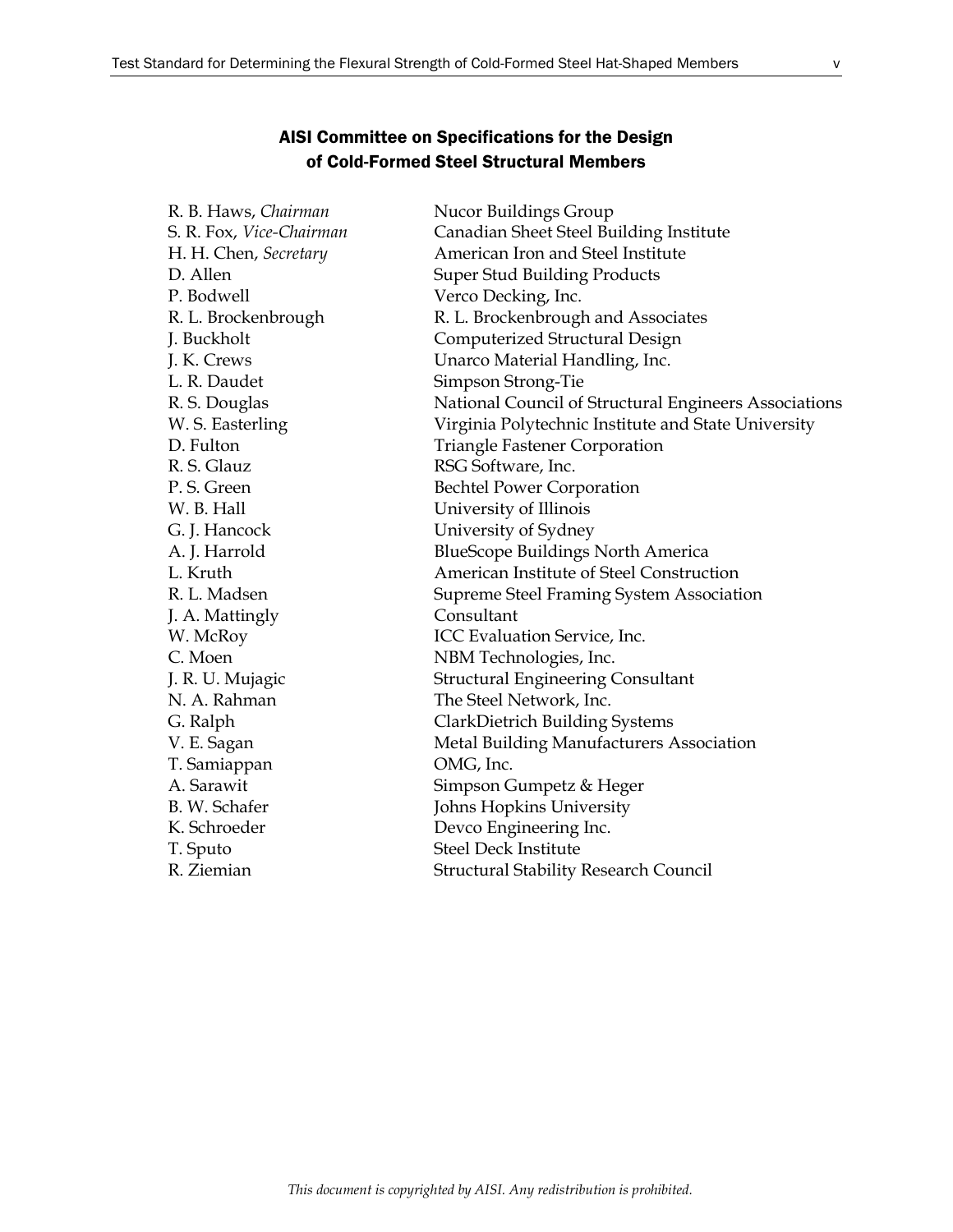# Subcommittee 6 – Test-Based Design

| L. R. Daudet, Chairman | Simpson Strong-Tie                                    |
|------------------------|-------------------------------------------------------|
| H. H. Chen, Secretary  | American Iron and Steel Institute                     |
| R. S. Douglas          | National Council of Structural Engineers Associations |
| D. Fox                 | <b>TOTAL JOIST By ISPAN Systems</b>                   |
| S. R. Fox              | Canadian Sheet Steel Building Institute               |
| W. Gould               | ICC Evaluation Service, Inc.                          |
| P. S. Green            | <b>Bechtel Power Corporation</b>                      |
| W. B. Hall             | University of Illinois                                |
| R. B. Haws             | Nucor Buildings Group                                 |
| R. L. Madsen           | Supreme Steel Framing System Association              |
| J. R. Martin           | Verco Decking, Inc.                                   |
| C. Moen                | NBM Technologies, Inc.                                |
| J.R.U. Mujagic         | <b>Structural Engineering Consultant</b>              |
| T. M. Murray           | Consultant                                            |
| K. Peterman            | University of Massachusetts Amherst                   |
| N. A. Rahman           | The Steel Network, Inc.                               |
| G. Ralph               | ClarkDietrich Building Systems                        |
| V. E. Sagan            | Metal Building Manufacturers Association              |
| T. Samiappan           | OMG, Inc.                                             |
| B. W. Schafer          | Johns Hopkins University                              |
| M. Schmeida            | <b>Gypsum Association</b>                             |
| R. Schuster            | Consultant                                            |
| F. Sesma               | California Expanded Metal Products                    |
| M. Speicher            | NIST Engineering Laboratory                           |
| T. Sputo               | <b>Steel Deck Institute</b>                           |
| $C.$ Yu                | University of North Texas                             |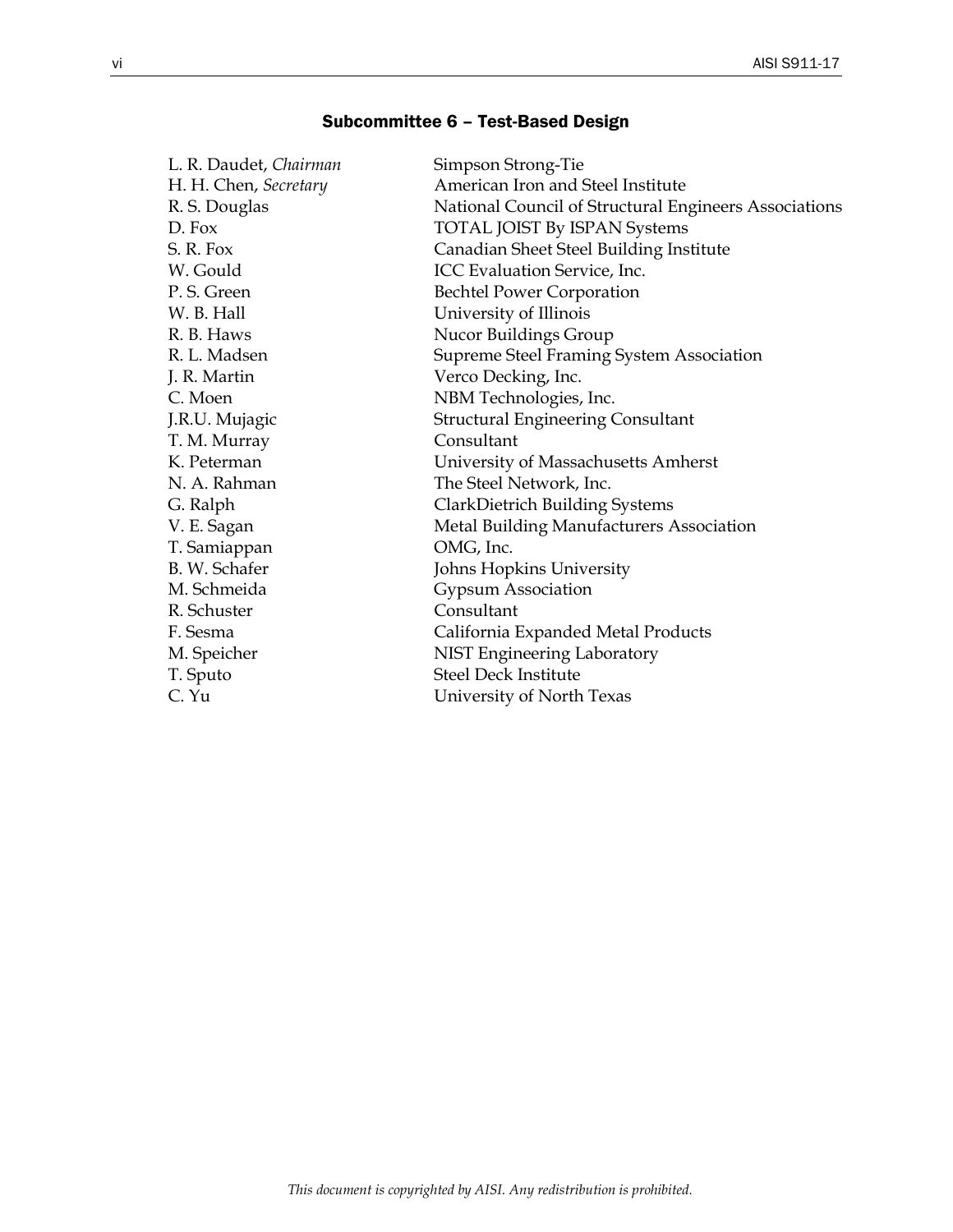# AISI S911-17 TEST STANDARD FOR DETERMINING THE FLEXURAL STRENGTH OF COLD-FORMED STEEL HAT-SHAPED MEMBERS

#### 1. Scope

**1.1** This Standard establishes a test method for determining the nominal flexural strength [resistance] of an open hat-shaped cross-section member subject to *negative bending moment*.

**1.2** This Standard is permitted to be used to evaluate the nominal flexural strength [resistance] of hat sections with or without a discrete intermediate bracing system based on test results.

**1.3** This Standard does not purport to address all of the safety concerns, if any, associated with its use. It is the responsibility of the user of this Standard to establish appropriate safety and health practices, and determine the applicability of regulatory limitations prior to use.

#### Commentary:

This Standard can be used to establish the nominal flexural strength [resistance] of a particular open hat-shaped cross-section which is subjected to local, distortional and/or overall buckling.

#### 2. Referenced Documents

The following documents or portions thereof are referenced within this Standard and shall be considered as part of the requirements of this document.

a. American Iron and Steel Institute (AISI), Washington, DC:

S100-16, *North American Specification for the Design of Cold-Formed Steel Structural Members*

b. ASTM International (ASTM), West Conshohocken, PA:

A370-16, *Standard Test Methods and Definitions for Mechanical Testing of Steel Products* E6-15, *Standard Terminology Relating to Methods of Mechanical Testing* IEEE/ASTM SI10-10, *American National Standard for Metric Practice*

#### 3. Terminology

Where the following terms appear in this Standard they shall have the meaning as defined herein. Terms not defined in Section 3 of this Standard, AISI S100 or ASTM E6 shall have the ordinary accepted meaning for the context for which they are intended.

*Negative Bending Moment.* A moment which causes compression on the open side of the section.

*Failure*. A state at which the specimen will accept no additional load.

#### 4. Symbols

- a = Measured distance along member (See Figure 1)
- b = Measured distance along member (See Figure 1)
- $L =$  Span length of the section tested, measured center-to-center of end supports (See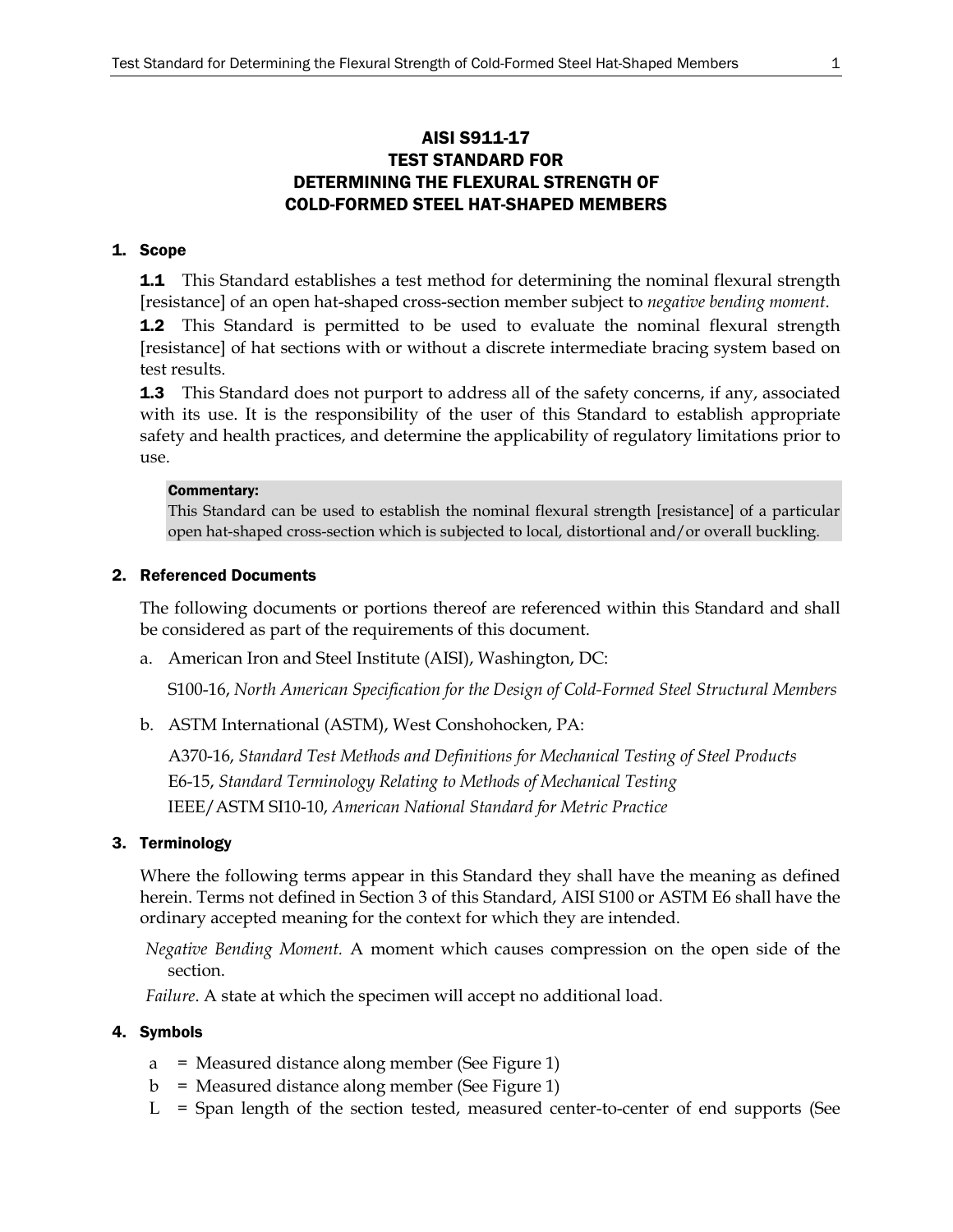Figure 1)

- Pts = *Failure* load of single span system tested
- R = Support reaction
- $t =$  Nominal base steel thickness exclusive of coating
- $t_a$  = Average base steel thickness

#### 5. Units of Symbols and Terms

Any compatible system of measurement units is permitted to be used in this Standard, except where explicitly stated otherwise. The unit systems considered in this Standard shall include U.S. customary units (force in kips and length in inches) and SI units (force in Newtons and length in millimeters) in accordance with IEEE/ASTM SI10.

#### 6. Measurement Precision

**6.1** Loads shall be recorded to a precision of  $\pm 1$  percent of the full range of the measuring device.

#### User Note:

The capacity (range) of the load-measuring device should be appropriate to the expected maximum tested load. The use of a measuring device with a calibrated capacity greatly exceeding the anticipated load is inappropriate. A target ratio of the load-measuring device capacity to specimen strength of no greater than three is recommended.

The tests should be conducted on a testing machine that complies with the requirements of ASTM E4-16, *Standard Practices for Force Verification of Testing Machines*.

**6.2** Deflections shall be recorded to a precision of 0.001 in. (0.025 mm).

#### 7. Test Fixture

**7.1** The test machine shall be either hydraulic or screw-operated. In lieu of a test machine, the load shall be applied by either a hydraulic or a pneumatic cylinder.

**7.2** The test specimen support fixtures and the testing machine ram shall have the capability of maintaining a constant loading direction throughout the test.



Figure 1 - Elevation of Test Fixture and Member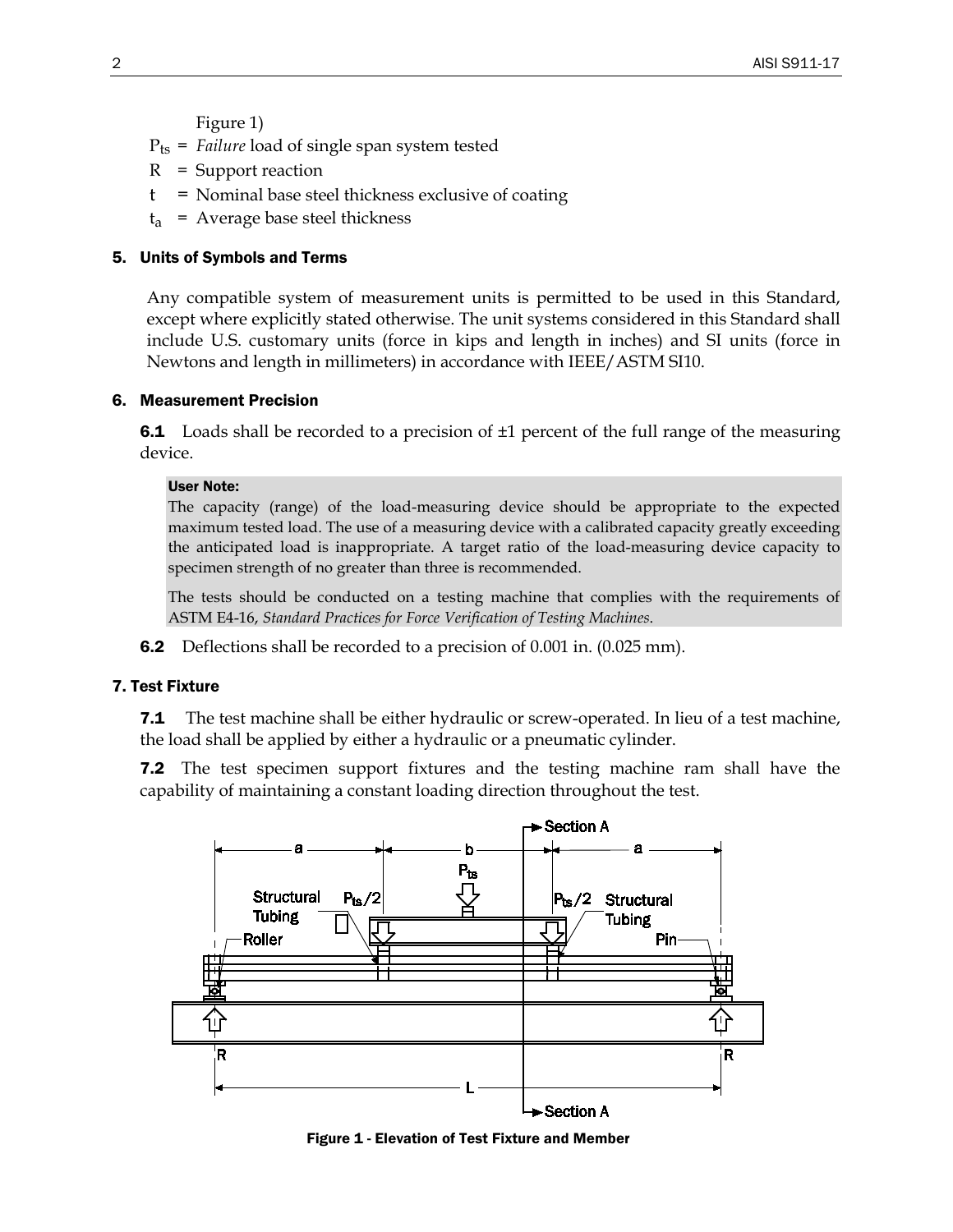

Figure 2 - Section of Test Fixture and Member

**7.3** The lateral support fixtures used in the test shall be installed in such a manner so as not to impede the horizontal displacement of the open side of the section, i.e., the compression flanges and the vertical deflection of the specimen (See Figure 2).

### 8. Test Unit

8.1 A test unit shall include a minimum of three identical member specimens and a minimum of two corresponding sheet-type tensile specimens.

**8.2** The specimens within a unit shall represent one type of cold-formed steel section with the same specified geometrical, physical, and chemical properties. The specimens are permitted to be taken from the same member or from different production runs provided the source of the specimens is properly identified and recorded.

8.3 If member specimens are taken from different production runs, at least two corresponding sheet-type specimens shall be taken and tested from each production run.

**8.4** The test specimens shall be used to determine:

- (1) The actual geometry of each specimen.
- (2) The maximum member test load.

**8.5** The tensile test specimens shall be used to determine the yield stress, tensile strength, and percent elongation of each member specimen in accordance with the requirements described in ASTM A370.

8.6 For each test specimen and test unit, the measured geometrical and tested mechanical properties of the individual specimens shall meet the requirements stated by the fabricator and material producer, respectively.

**8.7** If the average area, thickness, or yield stress of a test unit varies by more than 20 percent from the specified-minimum value, the test unit shall be considered to be nonrepresentative of the member section, and further evaluations are considered to be invalid.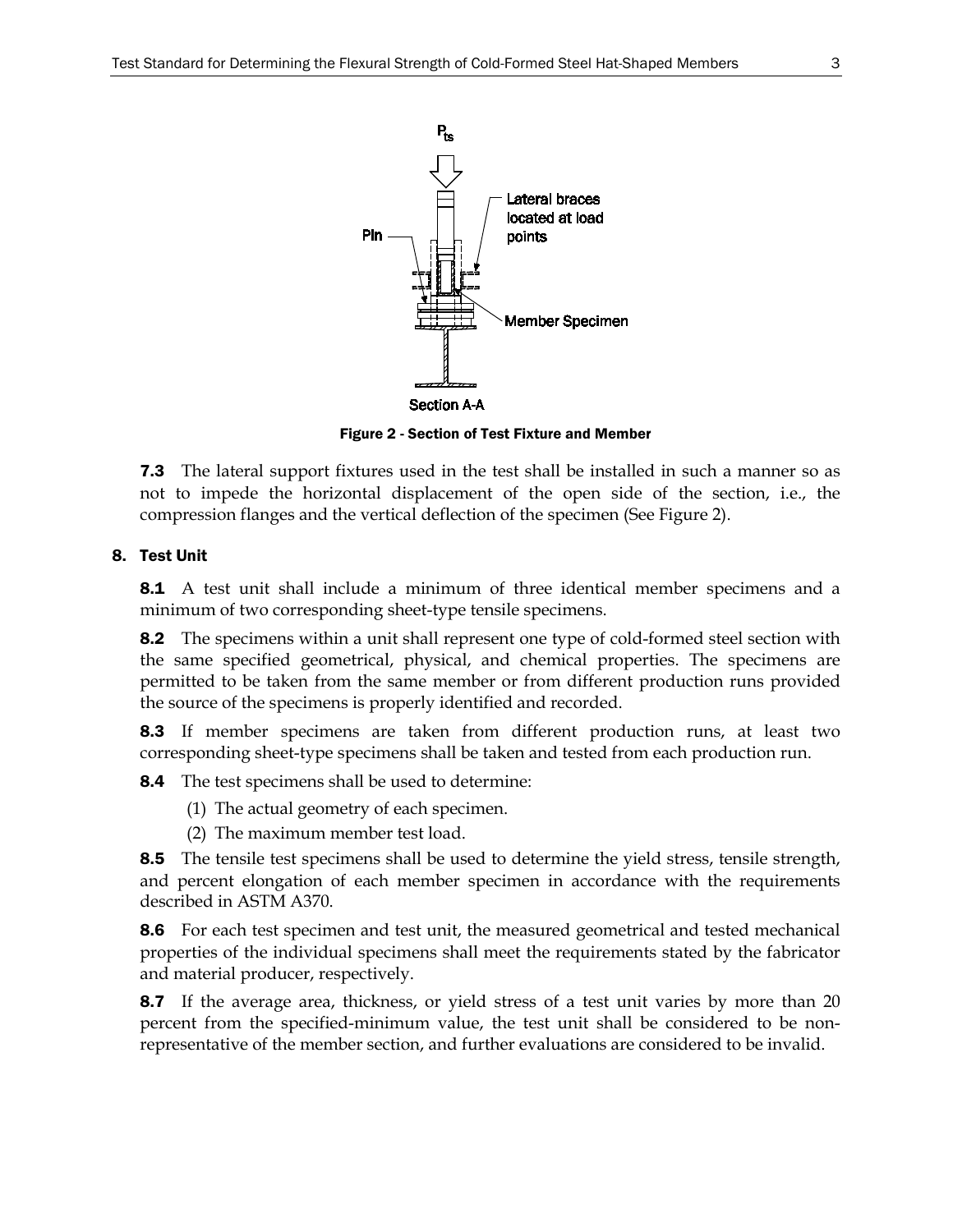# 9. Test Set-Up

**9.1** The member specimen shall be supported at one end by a pin condition and at the other end by a roller condition. Lateral bracing at the member specimen ends and at load points is permitted.

# User Note:

It is permitted to restrain the top flange (open portion of a hat section in compression) at the load points to replicate the in-place, fabricated assembly.

**9.2** The member specimen shall be installed so as to cause compression on the open side of the hat section.

**9.3** For tests including intermediate discrete point braces, the braces used in the test shall be installed in such a manner so as not to impede the lateral displacement of the compression flanges and the vertical deflection of the specimen.

**9.4** Member specimen length, b, as shown in Figure 1, shall enable formation of each of the local buckling, distortional buckling, or overall buckling modes, and shall be determined as follows:

- (1) For local buckling determination, length b is taken as at least three times the maximum flat width of the section.
- (2) For overall buckling, length b is based on the maximum in-place unbraced length of the member.
- (3) For distortional buckling, length b is determined analytically or experimentally. If the length is determined analytically, b is taken as a minimum of four half-wave lengths as determined analytically by a finite strip or finite element analysis, where the halfwavelength is the one corresponding to the minimum distortional buckling. If the distortional buckling mode is not observed, the test specimen length is to be adjusted to achieve distortional buckling. If b is determined experimentally, an array of tests of differing lengths is performed until distortional buckling is observed. Length a, as shown in Figure 1, is to be chosen to achieve the desired applied bending moment, but not less than three times the depth of the specimen.

**9.5** At the point of application of the loads, the webs of the member specimen shall be connected by self-drilling screws to a structural tube or other element simulating the truss web in such a manner to effectively restrain lateral movement of the web (See Figure 1).

9.6 Member *Specimen Source*. Member test specimens shall be cut from the commercially fabricated product or member test specimens shall be specially fabricated, provided care is taken not to exceed the cold work of forming expected in the commercial product. If the test specimen is specially fabricated, subsequent proof tests using specimens from commercially produced member shall be required and reported.

9.7 *Tensile Specimen Source*. Longitudinal tensile specimens shall be cut from the center of the widest flat of a formed section from which the member specimens have been taken, or the tensile specimens shall be taken from the sheet or coil material used for the fabrication of the member specimens. The tensile specimens shall not be taken from parts of a previously tested beam.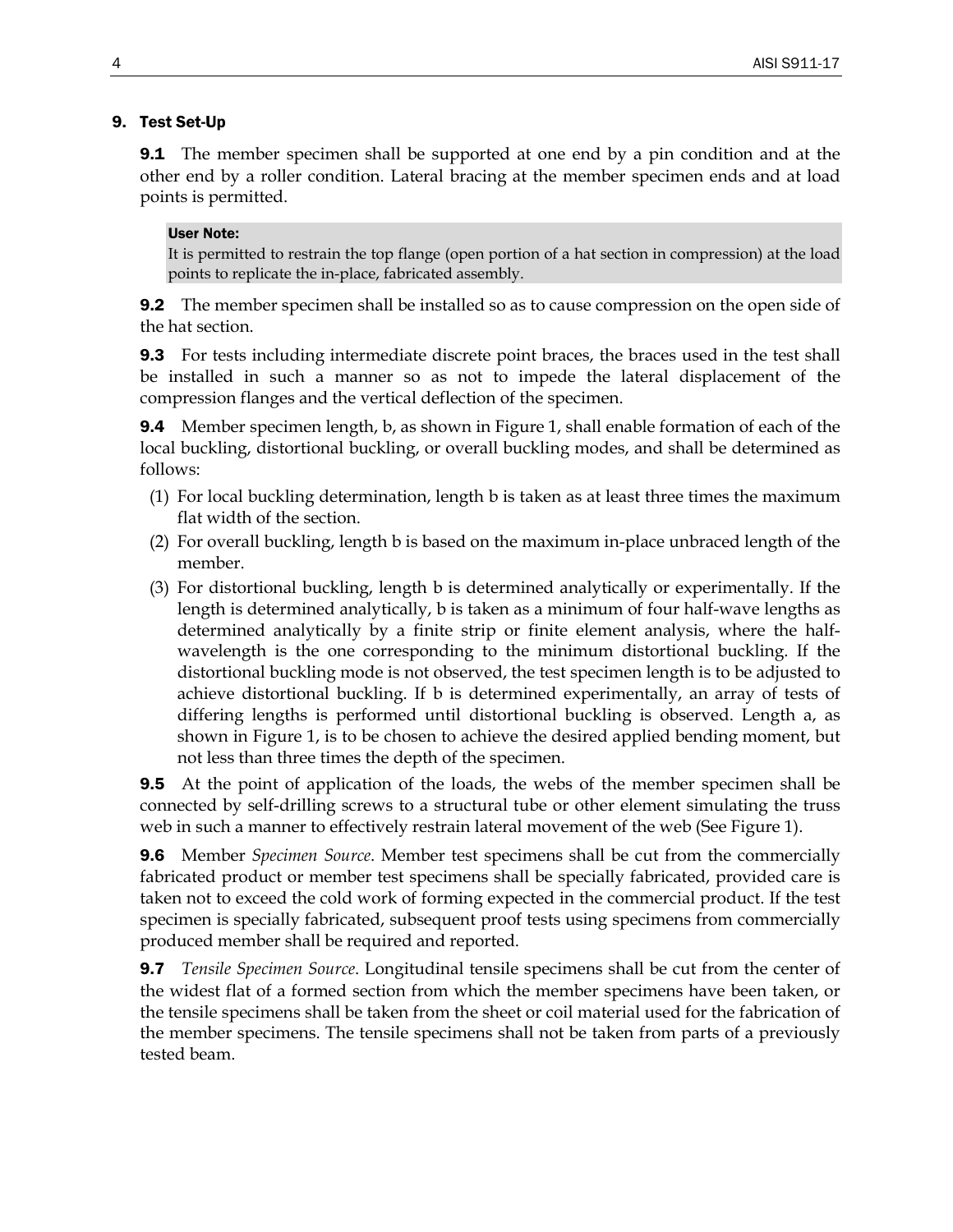# 10. Test Procedure

10.1 A two-point load shall be applied to the system to produce a *negative bending moment* in the test specimen (See Figure 1).

10.2 The specimen shall be centered on the axis of the test machine.

**10.3** The load increments applied during the test shall not exceed 10 percent of the estimated maximum test load.

**10.4** The test specimen shall be loaded to *failure*,  $P_{fs}$ , and the mode of *failure* reported.

**10.5** The maximum loading rate between load increments shall not exceed a corresponding applied stress of 3 ksi (21 MPa) at the extreme fiber of the gross cross-section per minute.

**10.6** Deflections of the specimen are permitted to be measured during the test. When deflections are recorded, the following procedures shall be required:

- (1) The deflection shall be measured to the nearest 0.001 in (0.0254 mm) at each load increment, and
- (2) The load increments applied during the test shall be the same for each specimen within a test unit, with a variation not to exceed one percent.

## 11. Data Evaluation

**11.1** Extrapolations beyond 20 percent of the extreme parameters tested shall not be permitted.

## 12. Test Report

**12.1** The report shall include a complete record of the sources and locations of all members and tensile-test specimens, and shall describe whether the specimens were taken from one or several members, or several production runs, coil stock, or other sources.

**12.2** The documentation shall include all measurements taken for each member test specimen, including: (1) cross-section dimensions, (2) uncoated sheet thickness, (3) yield stress, (4) tensile strength, (5) percent elongation, (6) applicable material specification, (7) manufacturer, (8) test setup characteristics such as lateral brace locations and bearing stiffeners, and (9) evaluation procedure used.

**12.3** The determination of the selected member span shall be fully documented with appropriate calculations.

**12.4** A description of the test setup and the instrumentation used shall be included.

**12.5** The report shall include the load increments, rate of loading, ultimate loads and observations made during the test for each member tested.

**12.6** The report shall state any visual observations recorded that are pertinent to the performance of the test specimen(s).

**12.7** The report shall provide the data required (number of tests, coefficient of variation of the test load, etc.) for the determination of resistance factor,  $φ$ , and safety factor,  $Ω$ , in accordance with Section K2.1 of AISI S100.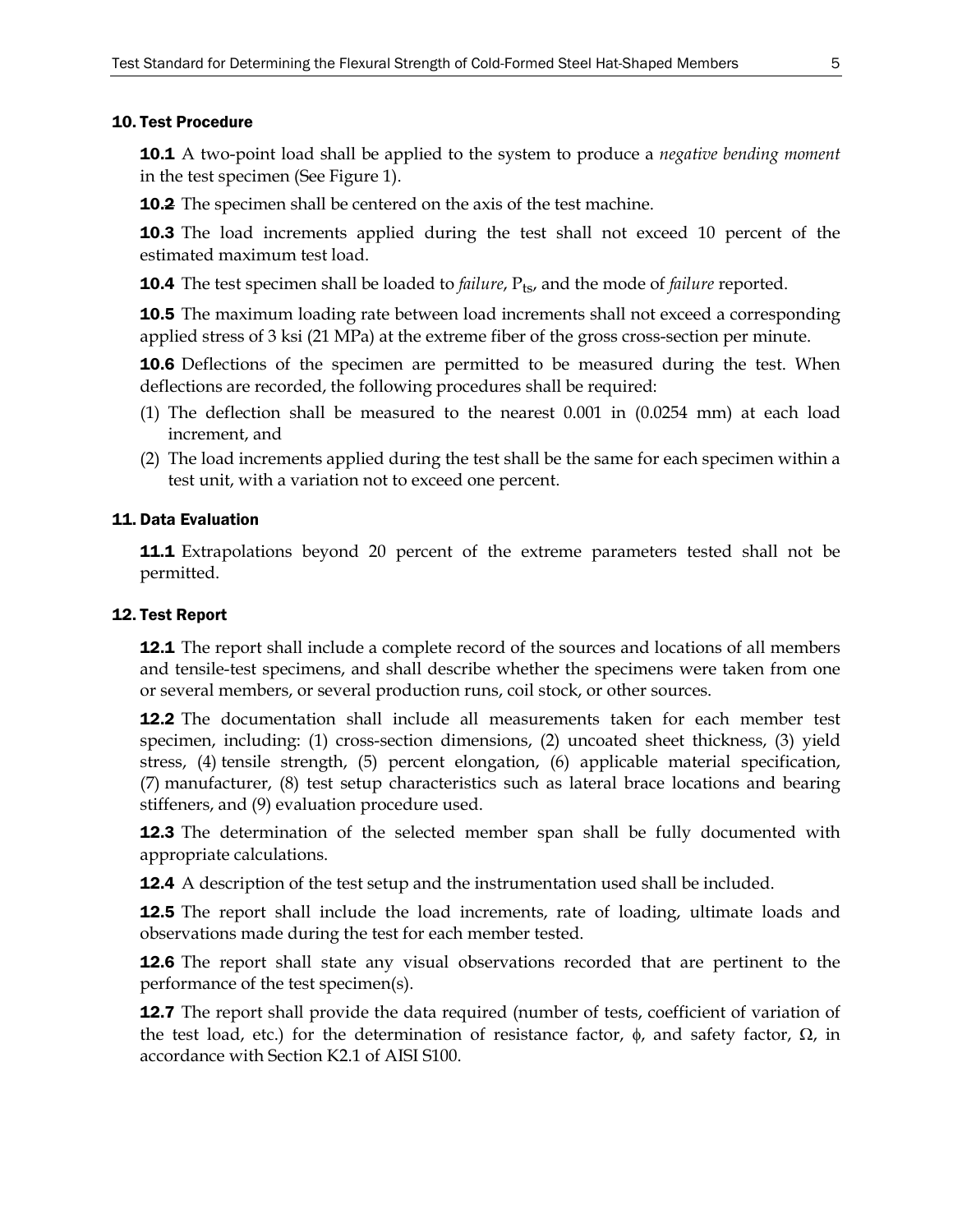

**American<br>Iron and Steel<br>Institute** 

25 Massachusetts Avenue NW Suite 800 Washington, DC 20001 www.steel.org